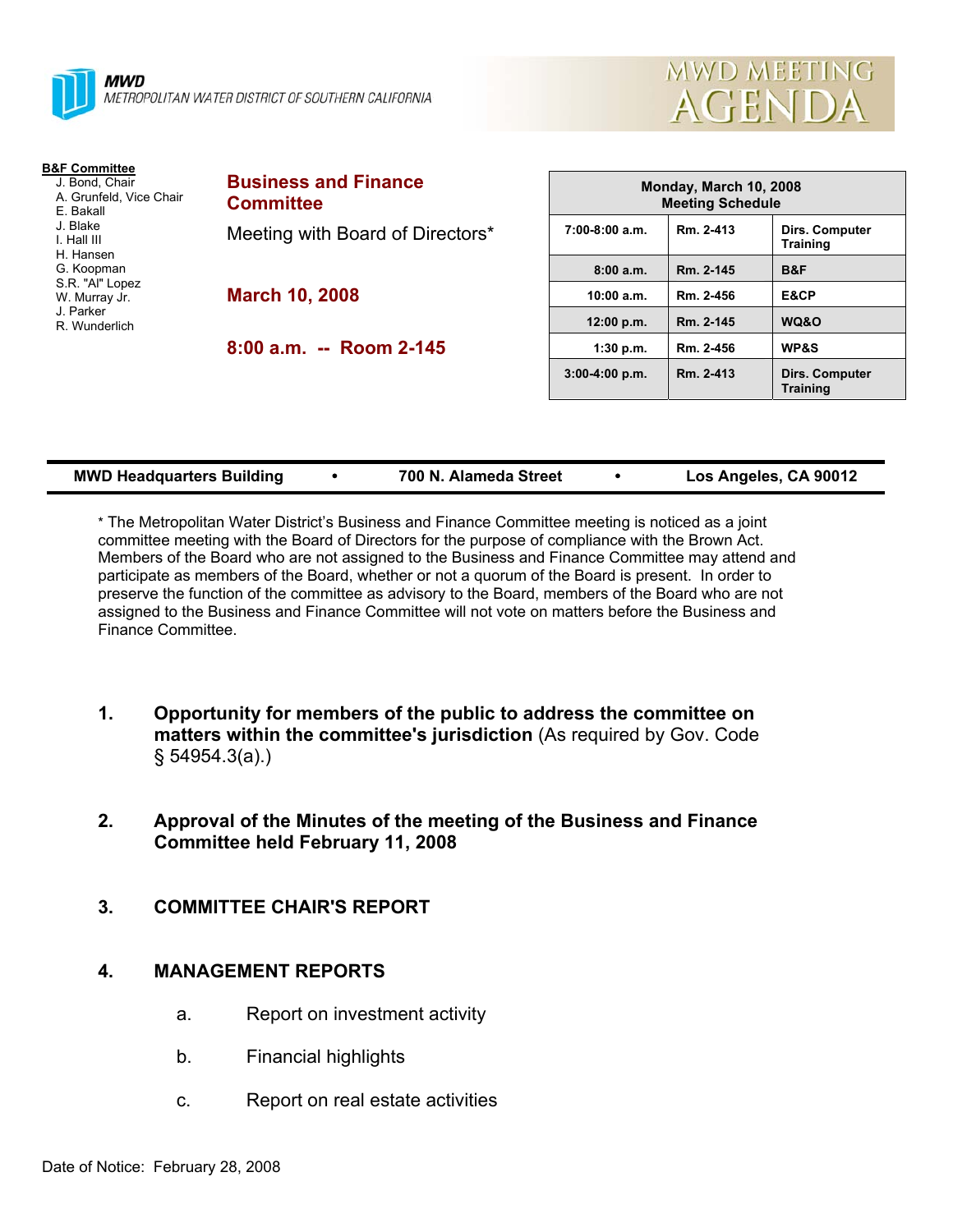#### **5. CONSENT CALENDAR ITEMS — ACTION**

- **7-1** Adopt final resolutions for annexation and impose water standby charge for Annexations Nos. 89 and 90 to Calleguas Municipal Water District and to Metropolitan. (B&F)
- **7-2** Approve Appropriation No. 15453 in the amount of \$900,000 to pay costs of issuance for Water Revenue Refunding Bonds through December 31, 2008. (B&F)

# **6. OTHER BOARD ITEMS — ACTION**

- **8-1** Approve proposed 2008/09 fiscal year budget. (B&F)
- **8-2** Adopt (1) recommended water rates and charges; and (2) resolutions to impose charges, for fiscal year 2008/09. (B&F)

# **7. BOARD INFORMATION ITEMS**

None

## **8. COMMITTEE ITEMS**

a. Review of Metropolitan Water District's Annexation Policy

## **9. FOLLOW-UP ITEMS**

None

## **10. FUTURE AGENDA ITEMS**

**11. ADJOURNMENT**